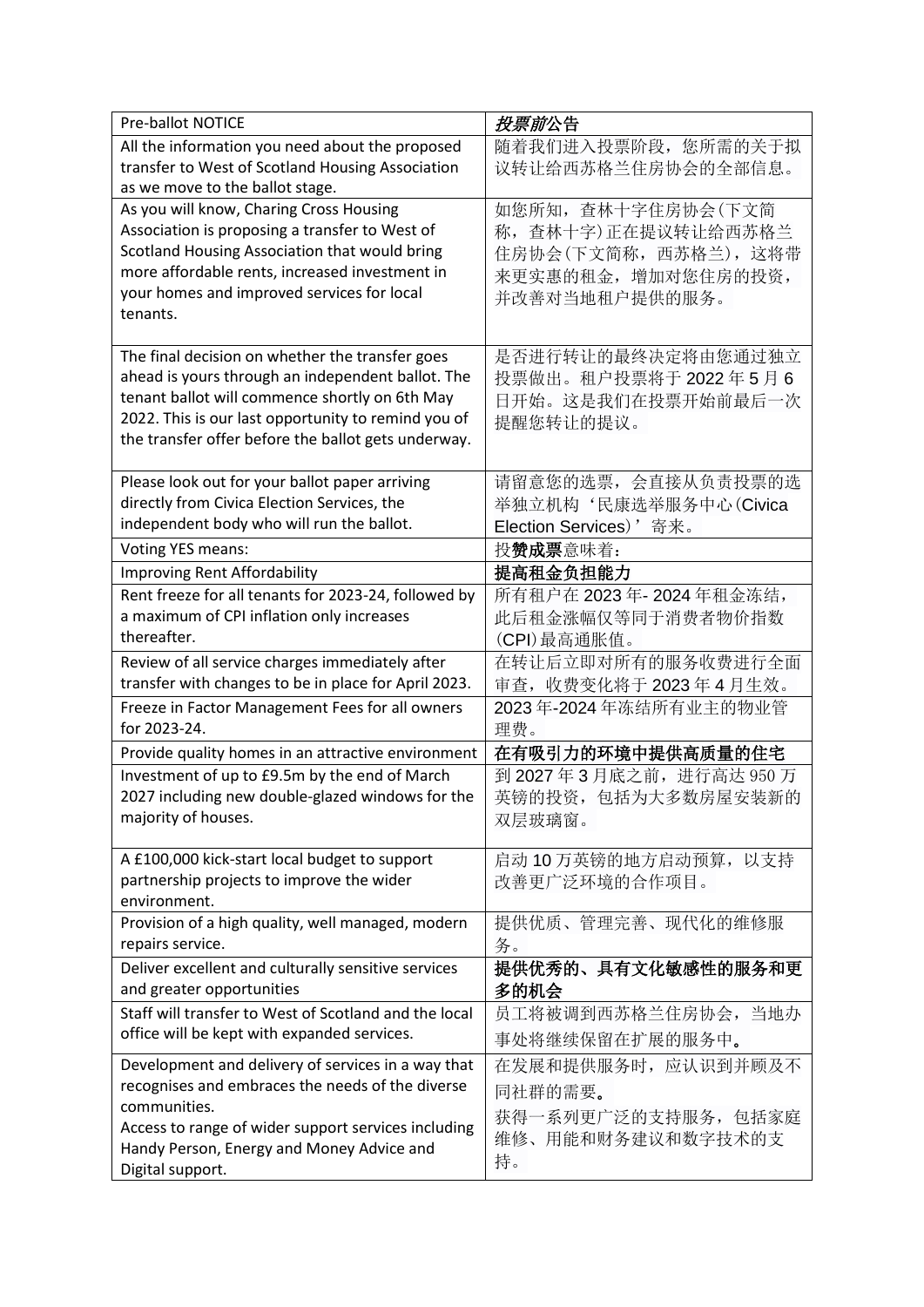| Customer App which gives 24/7 access to online                                                         | 客户应用程序 7 天 24 小时可以取得网上           |
|--------------------------------------------------------------------------------------------------------|----------------------------------|
| services and make service requests.                                                                    | 服务并提出一系列服务请求。                    |
| Strong Governance and Financial Strength                                                               | 强大的治理和财务实力                       |
| An estimated £300,000 of savings per year which                                                        | 据估计每年节省下来的30万英镑将用于               |
| will be used to maintain lower rents.                                                                  | 维持较低的租金。                         |
| Post transfer 30-year business plan that addresses                                                     | 转让后30年业务商务计划是解决查林十               |
| the gaps in Charing Cross's current plan and shows                                                     | 字住房协会现有计划的不足之处,并表明               |
| how all of the transfer promises will be delivered.                                                    | 将如何实现所有的转让承诺。                    |
|                                                                                                        |                                  |
| A new residents association representing the                                                           | 一个新的居民协会来代表伍德兰兹                  |
| Woodlands and Garnethill communities and                                                               | (Woodlands)和石榴山(Garnethill)社区, 并 |
| increased opportunities for Charing Cross tenants                                                      | 增加查林十字租户参与决策的机会和监控               |
| to participate in decision making and monitor                                                          | 转让的承诺。                           |
| transfer promises.                                                                                     |                                  |
| Strong and skilled Management Board at West of                                                         | 西苏格兰具有强大和熟练的管理委员会,               |
| Scotland that will ensure full compliance with                                                         | 将确保完全遵守监管标准、良好的治理、               |
| Regulatory Standards, good governance, scrutiny,                                                       | 审查和强有力的决策能力。                     |
| and robust decision making.                                                                            |                                  |
| A clear focus on value for money to support                                                            | 注重物有所值, 提高效率, 为租户提供更             |
| efficiency and delivering more for tenants.                                                            | 多的服务。                            |
| Developing our People                                                                                  | 发展我们的团队                          |
| Strong leadership as well as access to a range of                                                      | 西苏格兰内部强有力的领导团队以及一系               |
| specialist support teams within West of Scotland to                                                    | 列的专家支持团队来帮助员工提供优秀的               |
| help staff provide excellent customer service - in<br>line with West of Scotland's Values and Customer | 客户服务——要符合西苏格兰的价值观和               |
| Care Charter.                                                                                          | 客户关怀宪章。                          |
| These benefits will only be delivered if tenants                                                       | 只有您对转让到西苏格兰投'赞成票',               |
| vote 'Yes' for the transfer to West of Scotland. The                                                   | 这些好处才能得以实现。投票时间为                 |
| ballot will be open between Friday 6th May 2022                                                        | 2022年5月6日(星期五)至2022年6月           |
| and 5pm on Monday 6th June 2022.                                                                       | 6日(星期一)下午5点。                     |
| WHEN YOU GET YOUR VOTING PAPER                                                                         |                                  |
| DON'T DELAY, VOTE RIGHT AWAY!                                                                          | 当您拿到选票时…请不要拖延,马上投<br>票!          |
| <b>Transfer Promises</b>                                                                               | 转让承诺                             |
| Ensuring rents are more affordable.                                                                    | 确保租金更实惠。                         |
| Ensuring service charges are necessary, clear and                                                      | 确保服务收费是必要的、清晰和透明的,               |
| transparent and contractors are effectively                                                            | 并确保承办商能有效地提供物有所值的优               |
| managed to deliver good services that are value for                                                    | 质服务。                             |
| money.                                                                                                 |                                  |
| Accelerating and improving the investment                                                              | 加快并改进投资方案(新建厨房、窗户等)              |
| programme (new kitchens, windows etc) to deliver                                                       | 为我们的住房提供急需的改善工作。                 |
| much needed work in our homes.                                                                         |                                  |
| Working with others to improve the management                                                          | 与他人合作,改善外部环境的管理和实际               |
| and physical condition of the external                                                                 | 条件。                              |
| environment.                                                                                           |                                  |
| Ensuring a strong and positive culture focused on                                                      | 确保专注客户卓越的强大和积极的文化。               |
| customer excellence.                                                                                   |                                  |
| Greater access to staff and services at a time,                                                        | 在时间、地点和接触方式上获得员工支持               |
| place, and manner to suit the needs of tenants and                                                     | 和服务更为便利,以满足租户和分摊物业               |
| factored owners (providing new online services).                                                       | 费的业主的需求(提供新的在线服务)。               |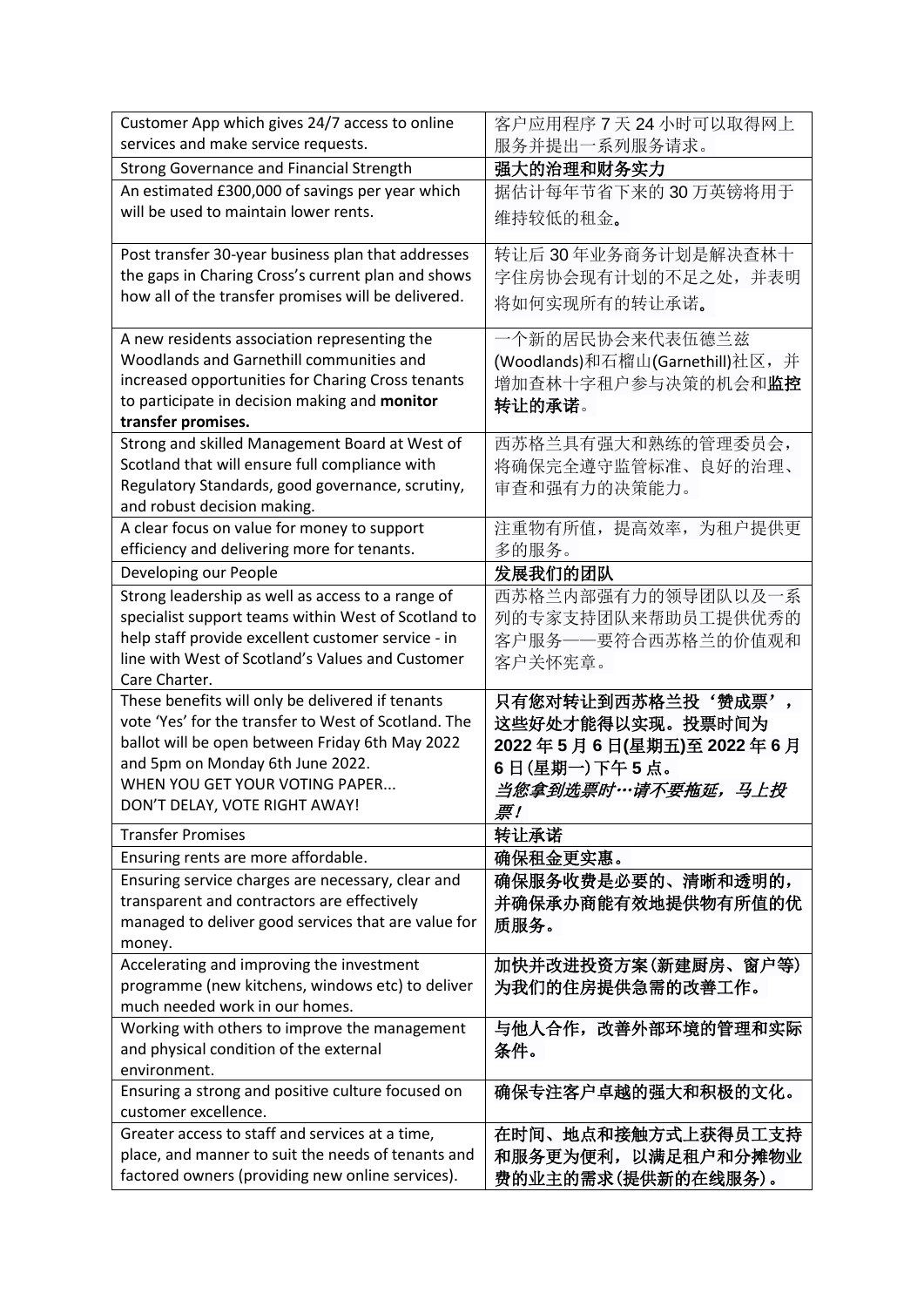| Providing a quality factoring service that<br>demonstrates value for money.                                                                                     | 提供优质的物业管理服务, 证明服务物有<br>所值。                              |
|-----------------------------------------------------------------------------------------------------------------------------------------------------------------|---------------------------------------------------------|
| Offering a range of wider support services to help<br>support tenants to improve life opportunities and<br>to meet their own and their community's changing     | 提供一系列更广泛的支持服务, 协助租户<br>改善生活机会,并满足他们及社区不断变<br>化的需要。      |
| needs.                                                                                                                                                          |                                                         |
| Consulting with you                                                                                                                                             | 和您磋商                                                    |
| During March we consulted with Charing Cross<br>tenants on the proposed transfer to West of<br>Scotland.                                                        | 在3月,我们就拟议转让到西苏格兰咨询<br>了查林十字的租户。                         |
| We spoke to 94% of households and it was great to<br>hear that they are excited about the proposed<br>transfer and tell us what they are looking forward<br>to: | 我们与94%的租户谈了话,很高兴听到<br>他们对拟议中的转让感到振奋, 并告诉了<br>我们他们下述的期待: |
| Rent Freeze - one year rent freeze and lower                                                                                                                    | 租金冻结——西苏格兰承诺一年租金冻结                                      |
| increases in the future promised by West of                                                                                                                     | 和未来更低的涨幅, 这是一个非常受欢迎                                     |
| Scotland have been really welcome news with                                                                                                                     | 的消息, 租户们表示, 从长远来看, 这将                                   |
| tenants saying that it will make their rents more<br>affordable in the longer term - something that is                                                          | 让他们的租金更负担得起——考虑到许多                                      |
| important to them given the financial challenges                                                                                                                | 人由于生活成本上升而面临的财务挑战,                                      |
| many face due to cost of living increasing.                                                                                                                     | 这对他们来说很重要。                                              |
| More investment in homes - West of Scotland has                                                                                                                 | 对住宅注入更多投资 -- 西苏格兰承诺对                                    |
| promised a significant investment in tenants'                                                                                                                   | 租户住宅进行重大投资, 包括为大多数住                                     |
| homes including new windows for most homes and                                                                                                                  | 户安装新窗户, 租户认为这是非常必要                                      |
| tenants felt this was much needed.                                                                                                                              | 的。                                                      |
| More investment in the local community - tenants                                                                                                                | 对当地社区注入更多投资一<br>−租户们表                                   |
| say they want to feel the area around their homes                                                                                                               | 示, 他们希望自己房子的周围环境能像住                                     |
| is well looked after as the homes they live in, and                                                                                                             | 房一样得到很好的照顾, 他们很高兴看到                                     |
| they were pleased to see West of Scotland's                                                                                                                     | 西苏格兰承诺投资改善当地环境。                                         |
| promise to invest in improving the local<br>environment.                                                                                                        |                                                         |
| Providing support services - tenants liked the idea                                                                                                             | 提供支持服务——租户们很喜欢西苏格兰                                      |
| of the range of extra support services provided by                                                                                                              | 提供的一系列额外支持服务, 比如家庭维                                     |
| West of Scotland such as Handy Person and Energy                                                                                                                | 修、用能建议。                                                 |
| Advice.                                                                                                                                                         |                                                         |
| With the pressure on my finances, I was delighted                                                                                                               | 在面临经济压力下, 我很高兴听到明年如                                     |
| to hear about the rent freeze promise next year if<br>we vote for West of Scotland                                                                              | 果我们投票支持西苏格兰, 租金将冻结的                                     |
|                                                                                                                                                                 | 承诺。<br>很高兴听到西苏格兰继续开放当地办事                                |
| Great to hear that West of Scotland are keeping the<br>local office open and that the staff jobs are safe.                                                      | 处,员工的职位是有保障的。                                           |
| I'm keen to get involved in the new Residents                                                                                                                   | 我非常希望加入西苏格兰即将成立的新居                                      |
| Group that West of Scotland will set up to help                                                                                                                 | 民小组, 以帮助塑造当地的服务。                                        |
| shape local services.                                                                                                                                           |                                                         |
| The promise of new double glazed windows will                                                                                                                   | 新双层玻璃窗的承诺将给我和我全家带来                                      |
| make such a difference to me and my family!                                                                                                                     | 特别大的改变!                                                 |
| <b>Frequently Asked Questions</b>                                                                                                                               | 常见问题                                                    |
| How do we know West of Scotland will do what                                                                                                                    | 我们怎么知道西苏格兰会兑现他们的承                                       |
| they have promised?                                                                                                                                             | 诺?                                                      |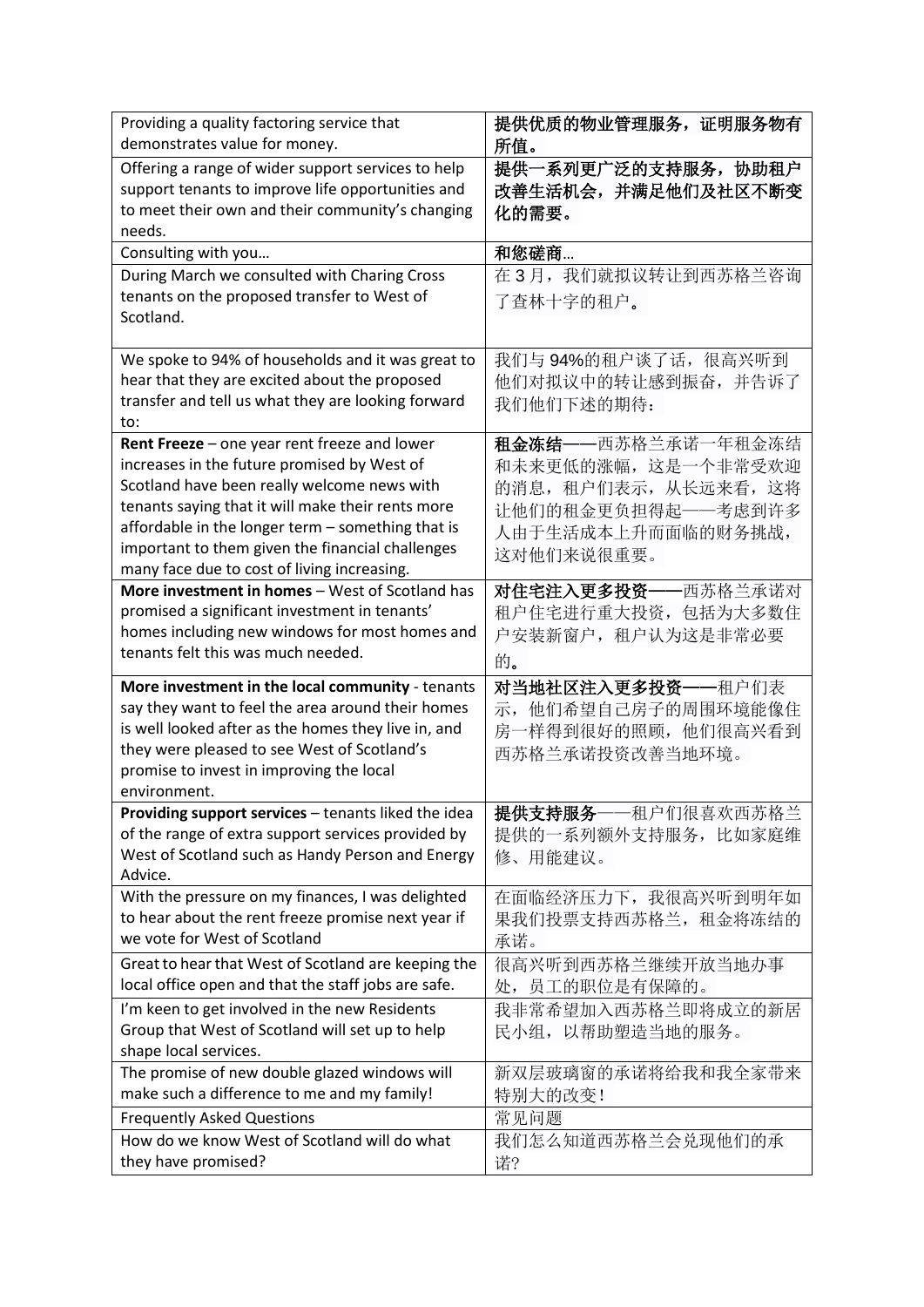| West of Scotland will establish a Resident's          | 西苏格兰将成立'居民协会',负责监督            |
|-------------------------------------------------------|-------------------------------|
| Association that will monitor progress with the       | 转让承诺的实施进展,并定期与租户进行            |
| transfer promises and send regular communication      | 沟通。应要求西苏格兰也要向苏格兰住房            |
| to tenants. West of Scotland will also be required    | 监管局及其董事会报告进展情况。               |
| to report to the Scottish Housing Regulator and       |                               |
| their Board on progress made.                         |                               |
| What happens if not enough tenants vote "yes" in      | 如果没有足够的租户在投票中投赞成票,            |
| the ballot?                                           | 会发生什么?                        |
|                                                       |                               |
| For the transfer to go ahead, the majority of         | 要想进行转让,大多数投票的租户必须投            |
| tenants that vote, have to vote YES. If tenants do    | 赞成票。如果租户不支持自愿转让到西苏            |
| not support the voluntary transfer to West of         | 格兰, 查林十字将继续面临严重和紧迫的           |
| Scotland, Charing Cross would continue to face        | 挑战, 因为不符合苏格兰住房监管局             |
| serious and urgent challenges as it does not          | (SHR)的监管标准。这意味着西苏格兰将          |
| comply with the Scottish Housing Regulator's (SHR)    | 不再是转让商业伙伴,所有已同意的转让            |
| Regulatory Standards. This would mean that West       | 承诺将不再有效。住房投资和未来租金上            |
| of Scotland would not be the transfer partner and     | 涨将由查林十字的商业计划决定, 可是该           |
| all of the agreed transfer promises would no longer   | 计划已经面临压力。                     |
| be available. Investment in homes and future rent     |                               |
| increases would be determined by the Charing          |                               |
| Cross business plan which is already under strain.    |                               |
| How would West of Scotland overcome                   | 西苏格兰如何克服房屋保护区对提供双层            |
| conservation area restrictions in providing double    | 玻璃窗的限制?                       |
| glazed windows?                                       |                               |
|                                                       |                               |
|                                                       |                               |
| West of Scotland are already in discussions with      | 目前, 西苏格兰正在与格拉斯哥市议会            |
| Glasgow City Council (GCC) about how they can         | (GCC)讨论如何提供符合格拉斯哥市议           |
| provide double glazed windows that meet the           | 会政策要求的双层玻璃窗。他们相信能够            |
| requirements of GCC's policies. They are confident    | 找到一个解决方案, 让所有需要更换窗户           |
| of being able to find a solution that will allow      | 的住家安装双层玻璃窗。                   |
| double glazed windows to be installed in all homes    |                               |
| due for replacement windows.                          |                               |
| Will the Charing Cross staff be kept?                 | 会保留查林十字的员工吗?                  |
| Charing Cross staff will transfer to West of Scotland | 查林十字的员工将调到西苏格兰, 成为他           |
| and become part of their staff team. They will be     | 们的员工团队的一部分。他们将由西苏格            |
| led by West of Scotland's Leadership Team and         | 兰的领导团队领导,并获得培训和资源,            |
| have access to training and resources to help them    | 以帮助他们为租户和其他客户提供优秀的            |
| deliver excellent standards of customer service to    | 客户服务标准。西苏格兰全体员工都要以            |
| tenants and other customers. All staff at West of     | 体现他们价值观的方式行事, 您可以在他           |
| Scotland are expected to behave in a way that         | 们的网站 www.westscot.co.uk 上找到相关 |
| reflects their values which you can find out about    | 信息。                           |
| on their website www.westscot.co.uk                   |                               |
| Do you need to sign a new tenancy agreement?          | 您需要签新的租赁协议吗?                  |
| Your tenancy will be automatically transferred to     | 您的租约将自动转移到西苏格兰,而且您            |
| West of Scotland and all of your rights will be       | 的所有权利将受到保护。                   |
| protected.                                            |                               |
| How will West of Scotland provide information to      | 西苏格兰将如何提供信息, 以确保租户明           |
| ensure tenants are clear on the new<br>arrangements?  | 确了解新的安排?                      |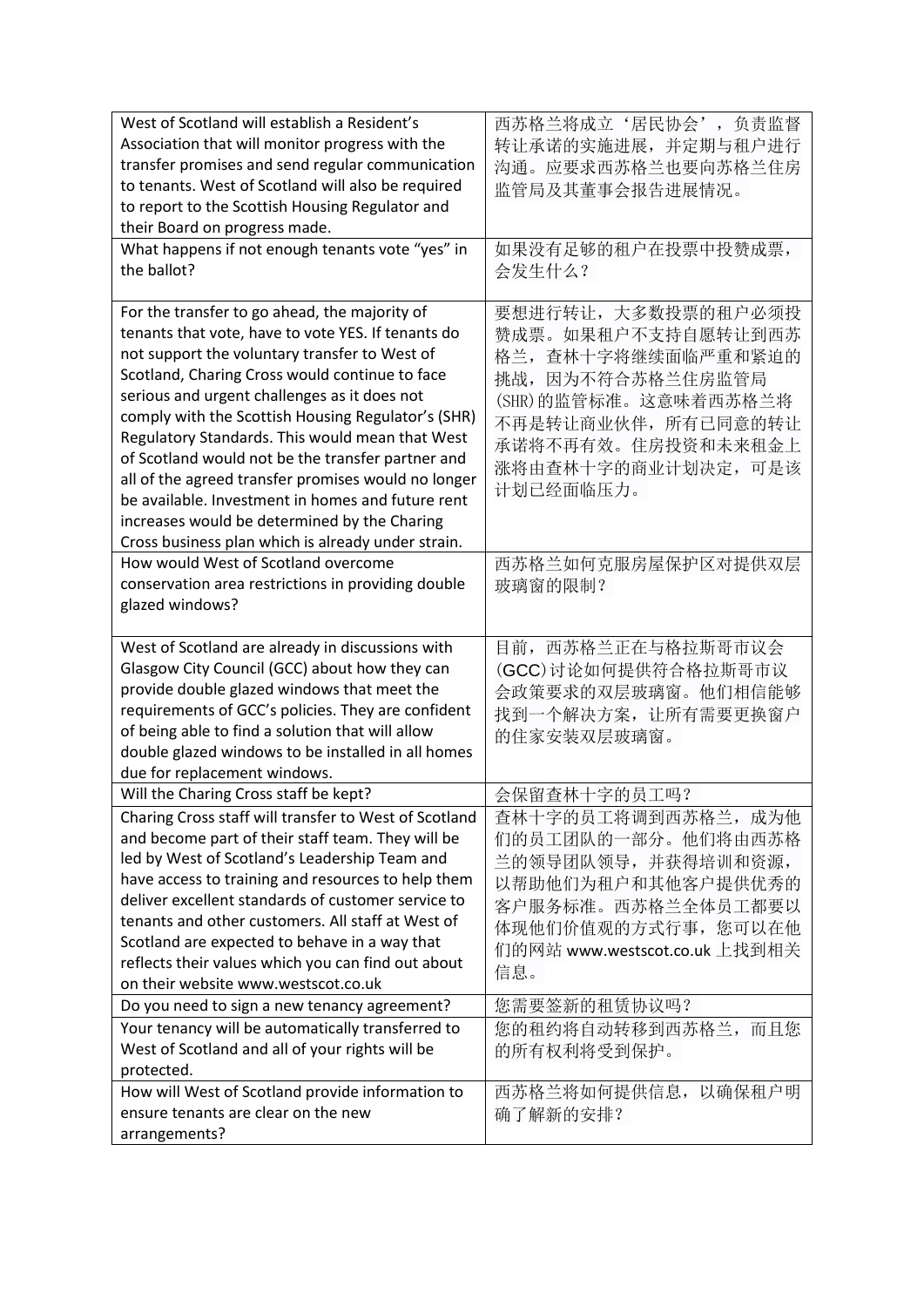| West of Scotland will issue a welcome pack with all<br>relevant information to all tenants which will be<br>followed up by a welcome visit by a member of                                                                                                                                                                                                                                              | 西苏格兰会向所有租户发放一份含有所有<br>相关资料的欢迎信息包, 随后会有一名员<br>工前来拜访。                                                                               |
|--------------------------------------------------------------------------------------------------------------------------------------------------------------------------------------------------------------------------------------------------------------------------------------------------------------------------------------------------------------------------------------------------------|-----------------------------------------------------------------------------------------------------------------------------------|
| staff.<br>What happens if you are on the transfer list with<br>Charing Cross and the transfer goes ahead?                                                                                                                                                                                                                                                                                              | 如果您在查林十字的转让名单上而且转让<br>会进行的话, 会发生什么?                                                                                               |
| You will be automatically added to the transfer list<br>of West of Scotland and a member of their<br>Customer Service Team will be in touch to discuss<br>your housing needs. This will mean you have<br>access to the much wider range of stock across<br>Glasgow, Lanarkshire and Ayrshire including West<br>of Scotland's new build housing with 700 new<br>homes to be created by the end of 2026. | 您将被自动添加到西苏格兰的转让名单<br>上, 他们的客户服务小组的成员将与您联<br>系, 讨论您的住房需求。这将意味着您可<br>以在格拉斯哥、拉纳克郡和艾尔郡获得更<br>广泛的住房选择, 包括西苏格兰在 2026<br>年底前将建成的700个新住房。 |
| Will the Management Committee of Charing Cross<br>continue to exist?                                                                                                                                                                                                                                                                                                                                   | 查林十字管理委员会还会存在吗?                                                                                                                   |
| Charing Cross would no longer exist as a housing<br>association so would no longer require a<br>Management Committee. Tenants and other<br>residents could apply for shareholding<br>membership in West of Scotland and could apply<br>to join the Board of West of Scotland if a vacancy<br>becomes available.                                                                                        | 查林十字将不再作为一个房屋协会存在,<br>因此也不再需要管理委员会。租户和其他<br>居民可以申请成为西苏格兰的股权会员,<br>如果有空缺, 也可以申请加入西苏格兰董<br>事会。                                      |
| What are the benefits for West of Scotland if the<br>transfer goes ahead?                                                                                                                                                                                                                                                                                                                              | 如果进行转让, 对西苏格兰有什么好处?                                                                                                               |
| The ability to spread its costs over a larger number<br>of houses will help West of Scotland minimise rent<br>increases for their existing tenants and help them<br>become more resilient as an organisation.                                                                                                                                                                                          | 将成本分摊到更多房屋上的能力会帮助西<br>苏格兰把现有租户的租金增长保持在最<br>低,并有助于成为一个更有弹性的组织。                                                                     |
| What happens next?                                                                                                                                                                                                                                                                                                                                                                                     | 接下来会发生什么?                                                                                                                         |
| REMEMBER - this important decision on whether<br>the transfer goes ahead is yours through the<br>Tenant Ballot.<br>It is really important to ensure that you use your<br>vote.                                                                                                                                                                                                                         | 请记住——决定是否进行转让是一个重<br>要的决定,要您通过租户投票来决定。<br>确保投您的选票是非常重要的。                                                                          |
| Charing Cross Management Committee and staff<br>team encourage tenants to cast your vote as soon<br>as you can and to vote YES for the transfer to West<br>of Scotland.                                                                                                                                                                                                                                | 查林十字管理委员会和员工团队鼓励租户<br>尽快投票, 投票赞成转让到西苏格兰。                                                                                          |
| REMEMBER West of Scotland's transfer promises<br>can only be delivered if tenants vote YES.                                                                                                                                                                                                                                                                                                            | 请记住,只有租户投赞成票,西苏格兰的<br>转让承诺才能兑现。                                                                                                   |
| The Ballot will be conducted by Civica Election<br>Services, the UK's leading provider of independent<br>election services. The Ballot will run from Friday<br>6th May 2022 until 5pm on Monday 6th June 2022.                                                                                                                                                                                         | 投票会由英国的首要独立选举机构'民康<br>选举服务中心 (Civica Election<br>Services)'负责。投票时间为 2022年5<br>月6日(星期五)至 2022年6月6日(星期<br>一)下午5点。                   |